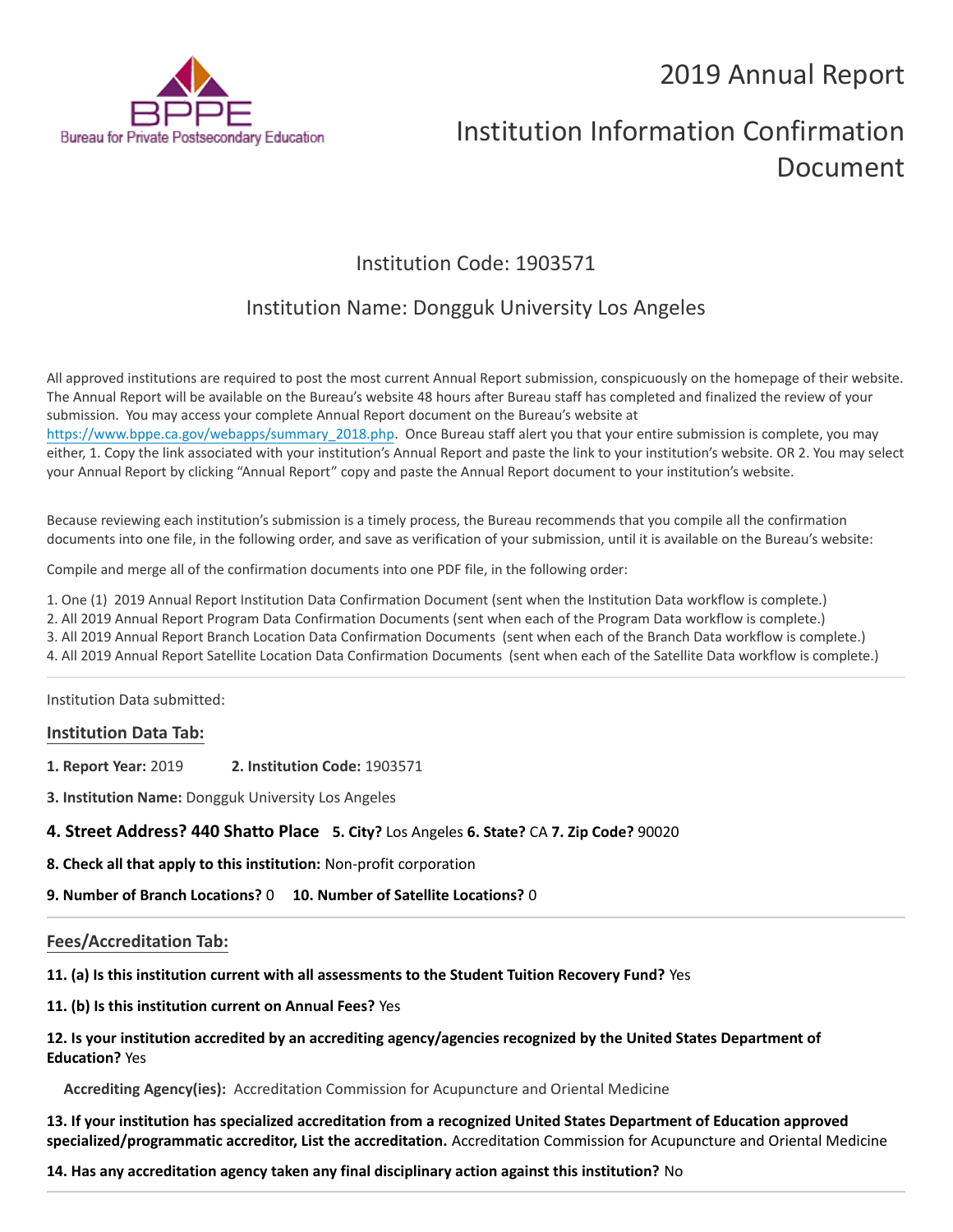## **Financial Tab:**

#### **15. Does your institution participate in federal financial aid programs under Title IV of the Federal Higher Education Act? Yes**

What is the total amount of Title IV funds received by your institution in this Reporting Year? \$579,812.00

### **16. Does your institution participate in veterans' financial aid education programs?** No

What is the total amount of veterans' financial aid funds received by your institution in this Reporting Year?

### **17. Does your institution participate in the Cal Grant program?** No

What is the total amount of Cal Grant funds received by your institution in this Reporting Year?

#### **18. Is your institution on the California's Eligible Training Provider List (ETPL)?** No

#### **19. Is your institution receiving funds from the Workforce Innovation and Opportunity Act (WIOA) Program?** No

What is the total amount of WIOA funds received by your institution in this Reporting Year?

#### **20. Does your Institution participate in, or offer any other government or non-governmental financial aid programs?** No

If yes, please provide the name of the financial aid program.

**21. The percentage of institutional income in 2017 that was derived from public funding.** 0

**22. Enter the most recent three-year cohort default rate reported by the U.S. Department of Education for this institution, if applicable.** 5

**23. The percentage of the students who attended this institution during this Reporting Year who received federal student loans to help pay their cost of education at the school.** 37

## **Offerings Tab:**

- **24. Total number of students enrolled at this institution?** 185
- **25. Number of Doctorate Degree Programs Offered?** 1
- **26. Number of Students enrolled in Doctorate programs at this institution?** 10
- **27. Number of Master Degree Programs Offered?** 1
- **28. Number of Students enrolled in Master programs at this institution?** 175
- **29. Number of Bachelor Degree Programs Offered?** 0
- **30. Number of Students enrolled in Bachelor programs at this institution?** 0
- **31. Number of Associate Degree Programs Offered?** 0
- **32. Number of Students enrolled in associate programs at this institution?** 0
- **33. Number of Diploma or Certificate Programs Offered?** 0
- **34. Number of Students enrolled in diploma or certificate programs at this institution?** 0

## **Wesbite/Uploads Tab:**

**Institution Website:**  https://dula.edu/bppe/

- **35. School Performance Fact Sheet Upload:** SPFS DAOM and MSOM update 2.pdf
- **36. Catalog Upload:** MSOM and DATM Catalog 2019 Merged.pdf
- **37. Enrollment Agreement Upload:** Student Enrollment Agreement 2019.pdf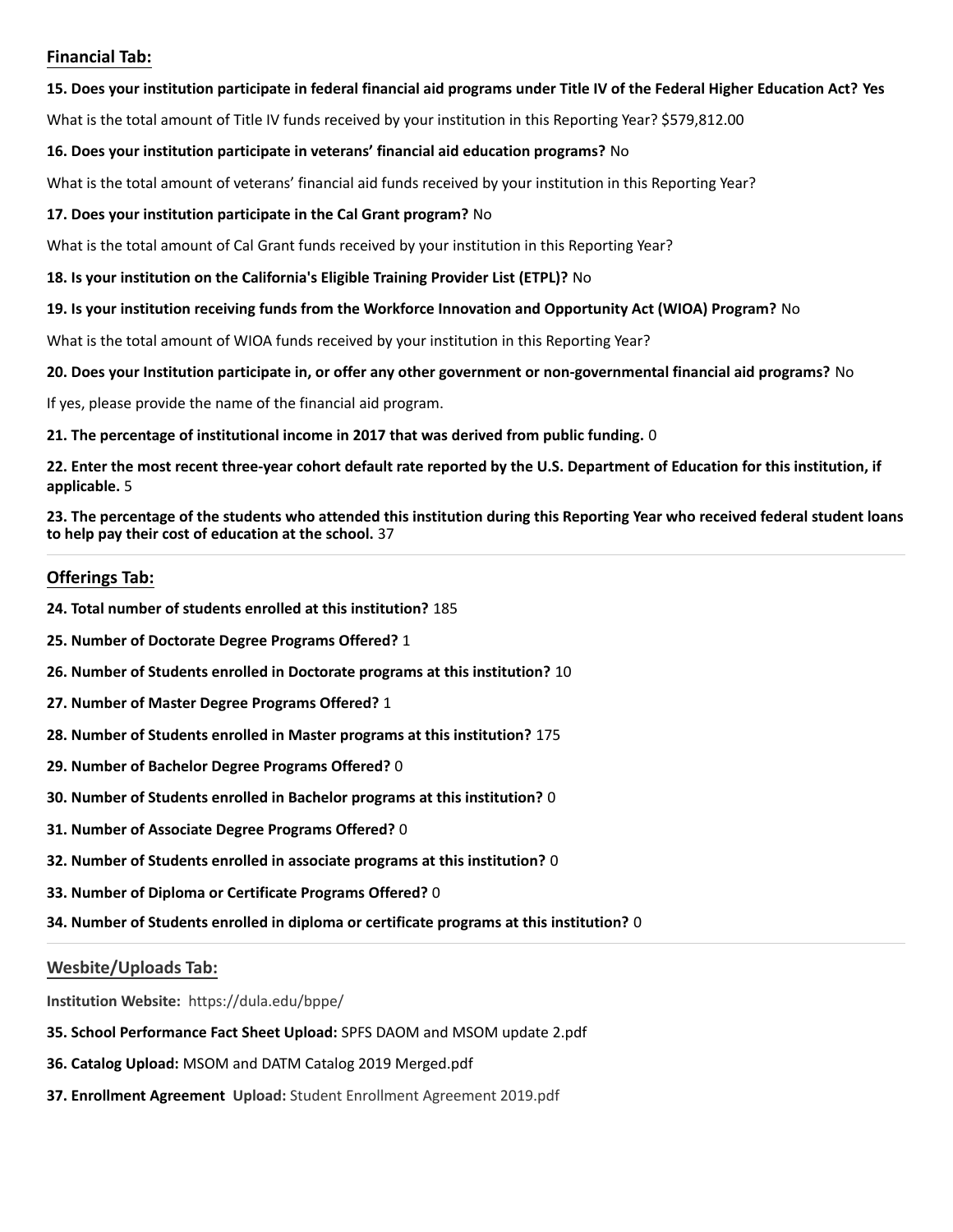# 2019 Annual Report



# Program Information Confirmation Document

# Institution Code: 1903571

# Institution Name: Dongguk University Los Angeles

# Program: Master of Science in Oriental Medicine

All approved institutions are required to post the most current Annual Report submission, conspicuously on the homepage of their website. The Annual Report will be available on the Bureau's website 48 hours after Bureau staff has completed and finalized the review of your submission. You may access your complete Annual Report document on the Bureau's website at [https://www.bppe.ca.gov/webapps/summary\\_2018.php.](https://www.bppe.ca.gov/webapps/summary_2018.php) Once Bureau staff alert you that your entire submission is complete, you may either, 1. Copy the link associated with your institution's Annual Report and paste the link to your institution's website. OR 2. You may select your Annual Report by clicking "Annual Report" copy and paste the Annual Report document to your institution's website.

Because reviewing each institution's submission is a timely process, the Bureau recommends that you compile all the confirmation documents into one file, in the following order, and save as verification of your submission, until it is available on the Bureau's website:

Compile and merge all of the confirmation documents into one PDF file, in the following order:

1. One (1) 2019 Annual Report Institution Data Confirmation Document (sent when the Institution Data workflow is complete.) 2. All 2019 Annual Report Program Data Confirmation Documents (sent when each of the Program Data workflow is complete.) 3. All 2019 Annual Report Branch Location Data Confirmation Documents (sent when each of the Branch Data workflow is complete.) 4. All 2019 Annual Report Satellite Location Data Confirmation Documents (sent when each of the Satellite Data workflow is complete.)

Program Data submitted:

**Program Data Tab:**

- **1. Report Year:** 2019 **2. Institution Code:** 1903571
- **3. Institution Name:** Dongguk University Los Angeles
- **Program Name Tab:**
- **4. Program Name: Master of Science in Oriental Medicine**

**5. Degree/Program Level:** Master **5a. Degree/Program Level Other:**

**6. Degree/Program Title: 6a. Degree/Program Title Other:**

**Financial and Graduation Tab:**

| 7. Number of Degrees or Diplomas<br>Awarded? 32                                                                                                                          | 8. Total Charges for this<br>Program? \$47,685.00         | $\ 9.$ The percentage of enrolled students in 2017<br>receiving federal student loans to pay for this<br>$\parallel$ program. 37 |
|--------------------------------------------------------------------------------------------------------------------------------------------------------------------------|-----------------------------------------------------------|----------------------------------------------------------------------------------------------------------------------------------|
| 10. The percentage of graduates in 2017 who $\ $ 11. Number of Students Who<br>took out federal student loans to pay for this <b>Forman American</b> ? 95<br>program. 64 |                                                           | 12. Students Available for Graduation? 95                                                                                        |
| <b>13. On-time Graduates? 30</b>                                                                                                                                         | 14. Completion Rate? 31.57895   15. 150% Completion Rate? |                                                                                                                                  |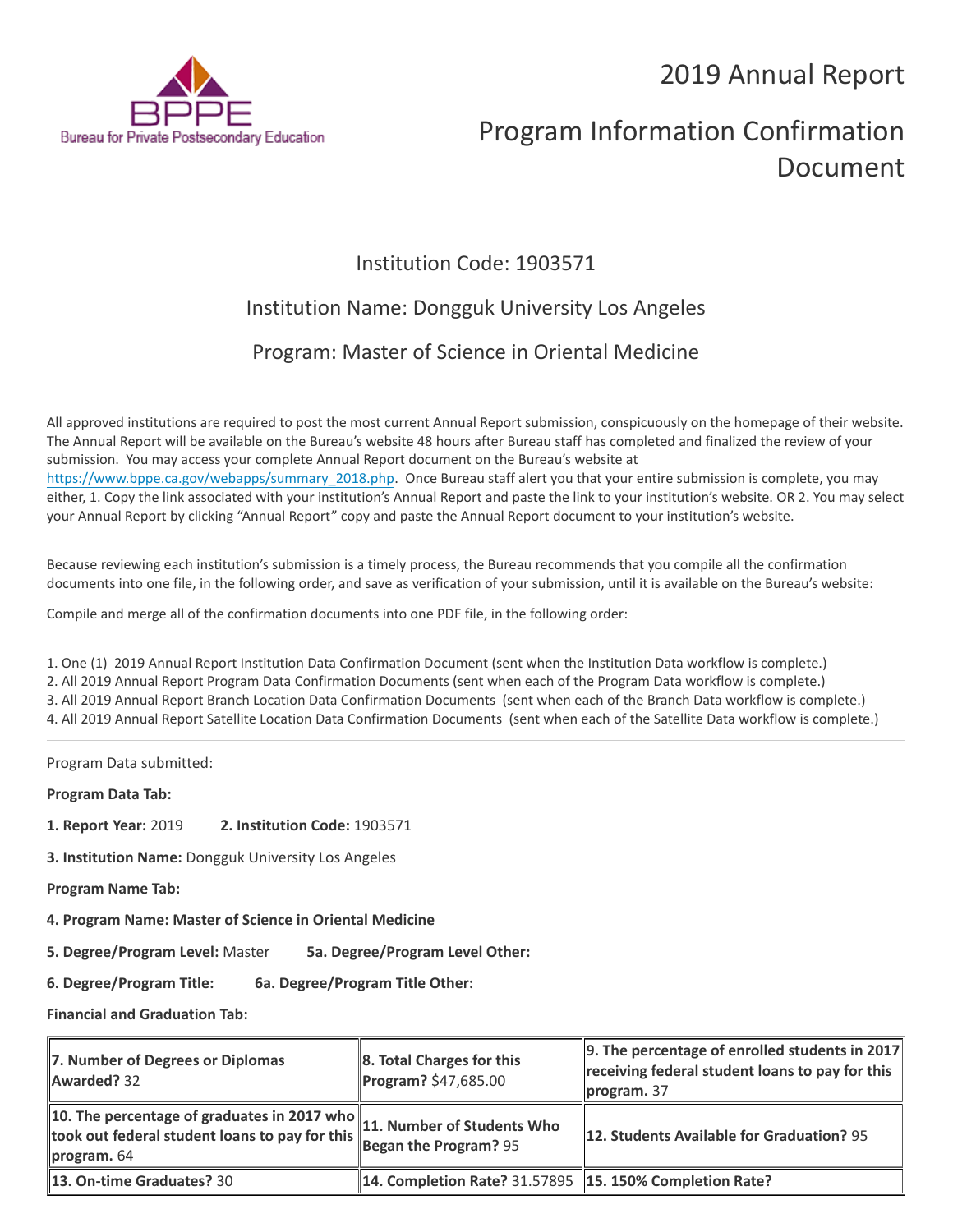## **16. Is the above data taken from the Integrated Postsecondary Education Data System (IPEDS) of the United States Department of Education?** No

## **Placement Data Tab:**

CEC § 94929.5 requires institutions to report placement data for every program that is designed or advertised to lead to a particular career, or advertised or promoted with any claim regarding job placement.

| 17. Graduates Available for<br><b>Employment?</b> 31                                                                                                               | 18 Graduates Employed in the<br>Field? 7 | 19. Placement Rate? 22.58065 |  |  |
|--------------------------------------------------------------------------------------------------------------------------------------------------------------------|------------------------------------------|------------------------------|--|--|
| 20. Graduates Employed in the field                                                                                                                                |                                          |                              |  |  |
| 20a. 20 to 29 hours per week? 3                                                                                                                                    | 20b. At least 30 hours per week? 2       |                              |  |  |
| $\ $ 21. Indicate the number of graduates employed                                                                                                                 |                                          |                              |  |  |
| 21a. In a single position in the field of study: 5<br>21b. Concurrent aggregated positions in the field of<br>study: $2$                                           |                                          |                              |  |  |
| 21c. Freelance/self-employed: 5<br>21d. By the institution or an employer owned by the institution, or an<br>employer who shares ownership with the institution: 2 |                                          |                              |  |  |

#### **Exam Passage Rate Tab:**

5 CCR §74112(j) requires the institution to collect the exam passage data directly from its graduates if the exam passage data is not available from the licensing agency.

#### **22. Does this educational program lead to an occupation that requires State licensing?** Yes

**22a. Do graduates have the option or requirement for more than one type of State licensing exam?** Yes **Option/Requirement #1:** National Certification Commission for Acupuncture and Oriental Medicine **Option/Requirement #2: Option/Requirement #3: Option/Requirement #4:**

**Exam Passage Rate - Year 1 Tab:**

**23. Name of the State licensing entity that licenses the field:** Yes

**24. Name of Exam?** California Acupuncture Licensing Exam

| 25. Number of Graduates Taking | 26. Number Who Passed the | $\parallel$ 27. Number Who Failed the | $\ 28.$ Passage       |
|--------------------------------|---------------------------|---------------------------------------|-----------------------|
| <b>State Exam? 30</b>          | <b>State Exam? 25</b>     | <b>State Exam?</b> 5                  | <b>Rate? 83.33333</b> |

**29. Is This Data from the State Licensing Agency that Administered the Exam?** Yes **29a. Name of Agency:** California Acupuncture Board

**30. If the response to #29 is "No", provide a description of the process used for Attempting to Contact Students.**

**Exam Passage Rate - Year 2 Tab:**

**31. Name of the State licensing entity that licenses the field:** California Acupuncture Board

**32. Name of Exam?** California Acupuncture Licensing Exam

| 33. Number of Graduates Taking | 34. Number Who Passed the | 35. Number Who Failed the | $\vert$ 36. Passage   |
|--------------------------------|---------------------------|---------------------------|-----------------------|
| <b>State Exam?</b> 31          | <b>State Exam? 25</b>     | <b>State Exam?</b> $6$    | <b>Rate?</b> 80.64516 |

**37. Is This Data from the State Licensing Agency that Administered the Exam?** Yes **37a. Name of Agency:** California Acupuncture Board

**38. If the response to #37 is "No", provide a description of the process used for Attempting to Contact Students.** 

**Salary Data Tab:**